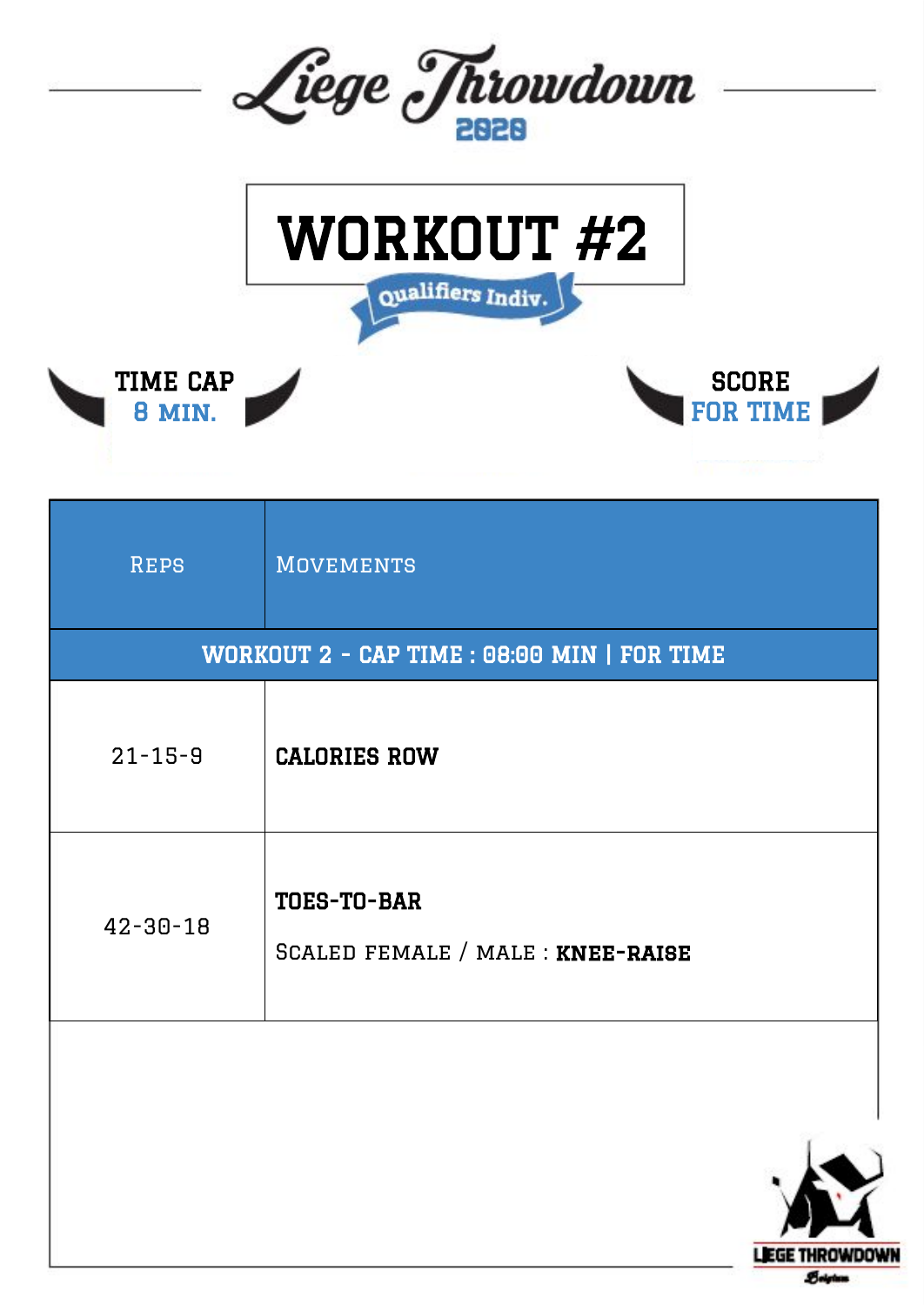| <b>ROWER</b>                                                                      |                                                                       |  |  |  |
|-----------------------------------------------------------------------------------|-----------------------------------------------------------------------|--|--|--|
| Mettre le rameur à zéro                                                           | The rower should be set at zero                                       |  |  |  |
| L'athlète ne peut quitter le rameur avant d'avoir<br>atteint le nombre de calorie | The athlete may not leave the rower before<br>completing the calories |  |  |  |
|                                                                                   |                                                                       |  |  |  |

| <b>TOES-TO-BAR</b>                          |                                             |  |  |  |
|---------------------------------------------|---------------------------------------------|--|--|--|
| La pointe ou le plat du pied des deux pieds | The tip of your feet should hit the bar     |  |  |  |
| doivent toucher en même temps la barre sur  | simultaneously                              |  |  |  |
| laquelle l'athlète est pendu.               |                                             |  |  |  |
| Les pieds doivent être derrière le corps en | Feet must go behind the body in the hanging |  |  |  |
| position suspendue                          | position                                    |  |  |  |





| <b>KNEE RAISE</b>                           |                                             |  |  |  |
|---------------------------------------------|---------------------------------------------|--|--|--|
| Les genoux doivent dépasser la hauteur des  | Knees must be higher than the hips level    |  |  |  |
| hanches                                     |                                             |  |  |  |
| Les pieds doivent être derrière le corps en | Feet must go behind the body in the hanging |  |  |  |
| position                                    | position                                    |  |  |  |
| suspendue                                   |                                             |  |  |  |